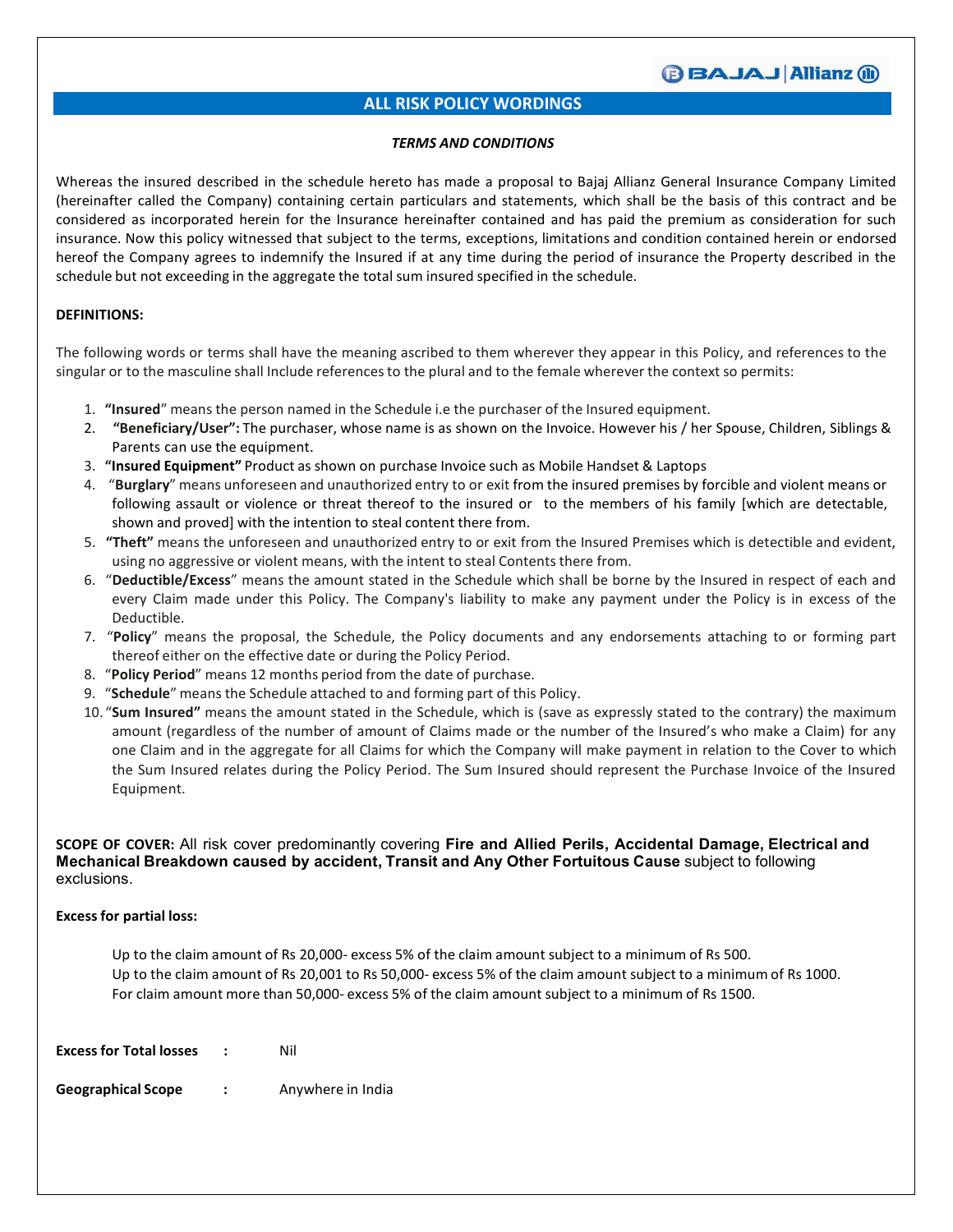**EXCLUSIONS:** The Insurer shall not be liable for:

1. Any Loss or damage and any manufacturing defect that is covered by a supplier, dealer or under any manufacturer warranty and as a result of attack by unauthorised software/virus, software faults owing to which a Handset/Laptop fails to operate and damage by Wear and tear, moth, vermin or gradual deterioration, inherent defect or from any process of cleaning or repairing or renovating or maintenance.

**BBAJAJ Allianz (ii)** 

- 2. Loss/Damage which is cosmetic in nature and does not result into complete stoppage of/or functioning of equipment.
- 3. Any consequential loss of whatsoever nature. Penalties of delay or detention or in connection with guarantees of performance or efficiency.
- 4. Handset/laptop lost under mysterious circumstances, lost, fallen, disappearance/missing of handset/laptop, forgotten or misplaced or left unattended.
- 5. Intentional overloading or strain, over-running or excessive pressure, excessive charging, Scratching, denting and Cracking is excluded unless caused by accidental external means.
- 6. Cost of Replacement and internal leakage of the Battery, damage to accessories and SIM card / memory card unless caused by an insured peril to the Handset/Laptop.
- 7. Improper handling, dismantling, fitting adjustment, repair alteration or modification not approved by the makers/manufacturers and / or the agents of makers/manufacturers or use of such handset/laptop contrary to the directives of the makers/manufacturers and/or this agents
- 8. Any loss or damage to the Insured property or to the general public and/or legal liability arising out of immoral or unethical use of Handset/Laptop.
- 9. Damage to or Theft of, or costs or charges, when repairing or replacing aerials or battery chargers where these items are the only part of the Handset/Laptop that have been Damaged or stolen and Any loss related to indemnification for the Value added services
- 10. Loss or damage due to theft or attempted theft by any employees of the insured or loss or damage occasioned through the wilful act of the insured or any employee or the wilfulact of any other person with a connivance of the insured or any employee.
- 11. Loss of Handset/Laptop resulting from or caused by theft, or attempted theft from unlocked vehicles orrooms and during the hire or loan of the insured Handset/Laptop to a third party.
- 12. Loss of Handset/Laptop in case ownership is transferred to the person other than the "Beneficiary" as per the definition mentioned above.
- 13. Any consequence arising from War, War like operations(whether War declared or not) , Act of Foreign Enemy, Hostilities, Civil War, Rebellion, Insurrection, Civil Commotion, Military usurped power, Seizure, Capture, Confiscation, Arrest. Restraints and or Detainment by order of any Government or any other Authority and other standard exclusions related to nuclear weapons and ionising radiations as per policy wordings.
- 14. Electromagnetic field (EMF) Exclusion: The policy does not apply to, have no liability hereunder to the insured in respect of personal injury, bodily injury or illness of a person, loss or damage to property, or advertising liability arising out of, exposure to any electric, magnetic and/ or electromagnetic field of any frequency, whether the same be caused or allegedly caused by the insured's power lines or otherwise.
- 15. TERRORISM DAMAGE EXCLUSION WARRANTY: Notwithstanding any provision to the contrary within this insurance it is agreed that this insurance excludes loss, damage cost or expense of whatsoever nature directly or indirectly caused by, resulting from or in connection with any o act of terrorism regardless of any other cause or event contributing concurrently or in any other sequence to the loss. For the purpose of this endorsement an act of terrorism means an act, including but not limited to the use of force or violence and / or the threat thereof, of any person or group(s) of persons whether acting alone or on behalf of or in connection with any organization (s) or government(s), or unlawful associations, recognized under Unlawful Activities (Prevention) Amendment Act, 2008 or any other related and applicable national or state legislation formulated to combat unlawful and terrorist activities in the nation for the time being in force, committed for political, religious, ideological or similar purposes including the intention to influence any government and/or to put the public or any section of the public in fear for such purposes.

The warranty also excludes loss, damage, cost or expenses of whatsoever nature directly or indirectly caused by, resulting from or in connection with any action taken in controlling, preventing, suppressing or in any way relating to action taken in respect of any act of terrorism.

If the company alleges that by reason of this exclusion, any loss, damage, cost or expensesis not covered by this insurance the burden of proving the contrary shall be upon the insured.

In the event any portion of this endorsement is found to be invalid or unenforceable, the remainder shall remain in full force and effect.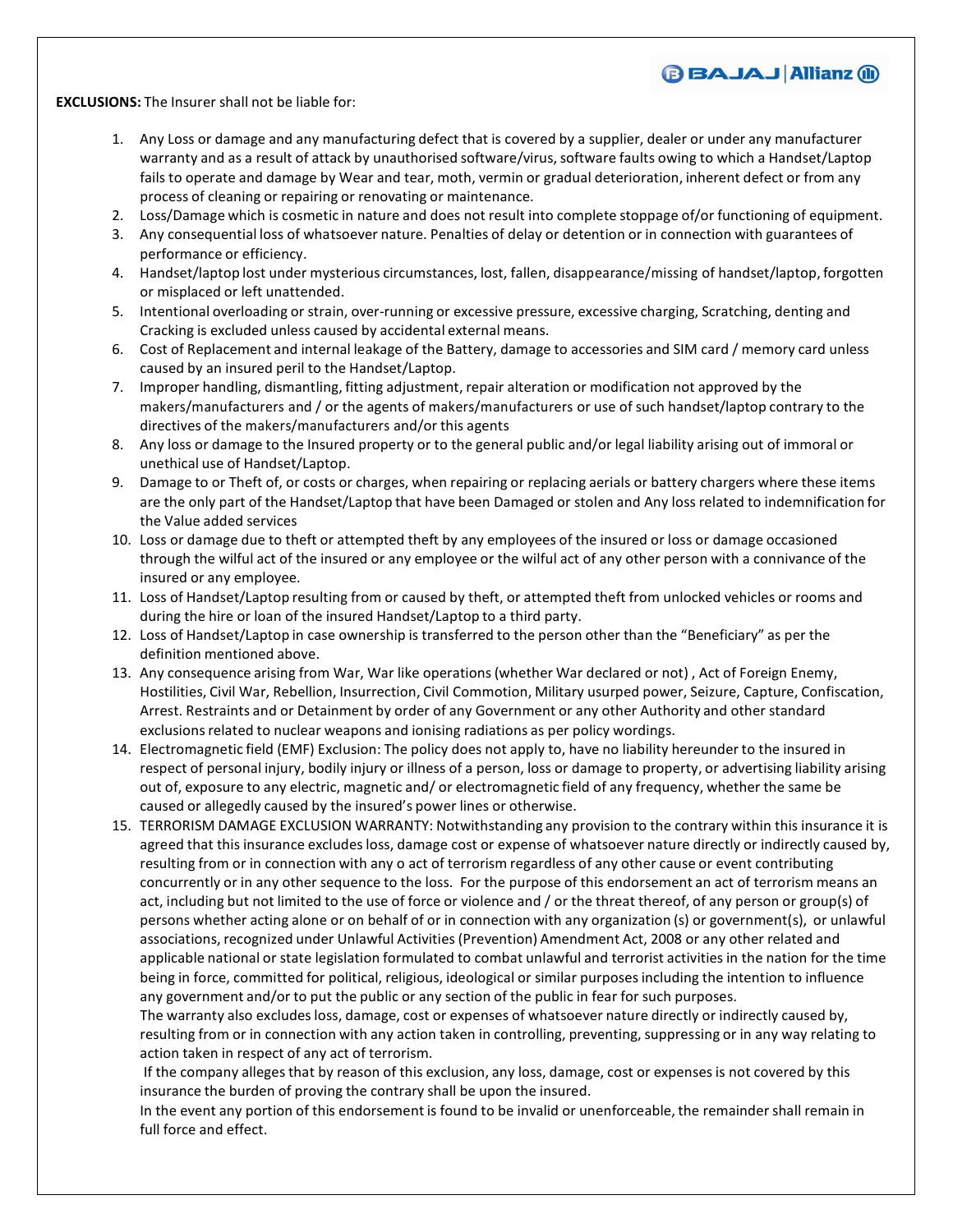### **BBAJAJ Allianz (ii)**

### **CONDITIONS**

This Policy and the Schedule shall be read together as one contract and any word or expression to which a specific meaning has been attached in any part of this policy or of the Schedule shall bear the same meaning wherever it may appear.

- 1. Every notice or communication to be given or made under this Policy shall be delivered in writing to the Policy issuing Office of the Company.
- 2. The Insured shall take all ordinary and reasonable precautions for the safety of the property Insured and maintain it in efficient condition. The company shall have at all times free and full access to examine the insured property or any part thereof.
- 3. The Policy shall be void and all premium paid hereon shall be forfeited to the Company in the event of mis description, misrepresentation or non-disclosure of any material particular.
- 4. The Company shall in no case be bound to accept notice of any transfer of interest arising hereunder and nothing herein contained shall give any right against the Company to any person other than the Insured except to a transferee approved by the company.

### **5. Duties and Obligations after Occurrence of an Insured Event:**

- a. Upon the occurrence of any loss or damage likely to give rise to a claim under this policy the Insured shall immediately on the discovery thereof give notice in writing to the Company setting forth as early as possible the circumstances under which it occurred and the manner in which it was brought to his knowledge.
- b. The Insured shall within fourteen days of the occurrence further deliver to the Company detailed particulars of the various kinds of property damaged and every part thereof together with a specification showing the actual intrinsic value of each of the various articles and things so damaged and the nature and extent of the damage.
- c. The Insured shall also furnish all such explanations, plans, vouchers, proofs of ownership value, loss and damage and in its absolute discretion require for the substantiation of the claim and the evidence of the Insured shall not of itself be deemed sufficient proof by the Company of a claim under this Policy.
- 6. If the property hereby insured shall at the time of the happening of Any loss or damage be collectively of greater value then the sum insured thereon, then the Insured shall be considered as being his own Insurer for the difference and shall bear a rateable proportion of the loss or damage accordingly. Every item, if more than one, of the Policy shall be separately subject to this Condition.
- 7. If any claim under this Policy is found to be fraudulent in any Respect or if any fraudulent means or devices are used by the Insured or anyone acting on the Insured's behalf to obtain any Benefit under this Policy, all benefits under this Policy shall be Forfeited.
- 8. Contribution: If at the time of any loss or damage there shall be any other subsisting insurance against such loss or damage, the Company shall not be liable for more than its retable proportion of such loss or damage.

9. Subrogation: The Insured and any claimant under this Policy shall at the expenses of the Company do and concur in doing and permit to be done all such acts and things as may be necessary or reasonably required by the Company for the purpose of enforcing any rights and remedies or of obtaining relief or indemnity from other parties to which the Company shall be or would become entitled or Subrogated upon the Company paying for or making good any loss or damage under this Policy whether such acts and things shall be or become necessary or required before or after the insured's indemnification by the Company.

10. Fraud: If the claim be fraudulent or ifany fraudulent means or devices be used by the Insured or anyone acting on Insured's behalf to obtain any benefits under this Policy or if any destruction or damage be occasioned by the willfulact or with the connivance of the Insured, all benefits under this Policy shall be forfeited.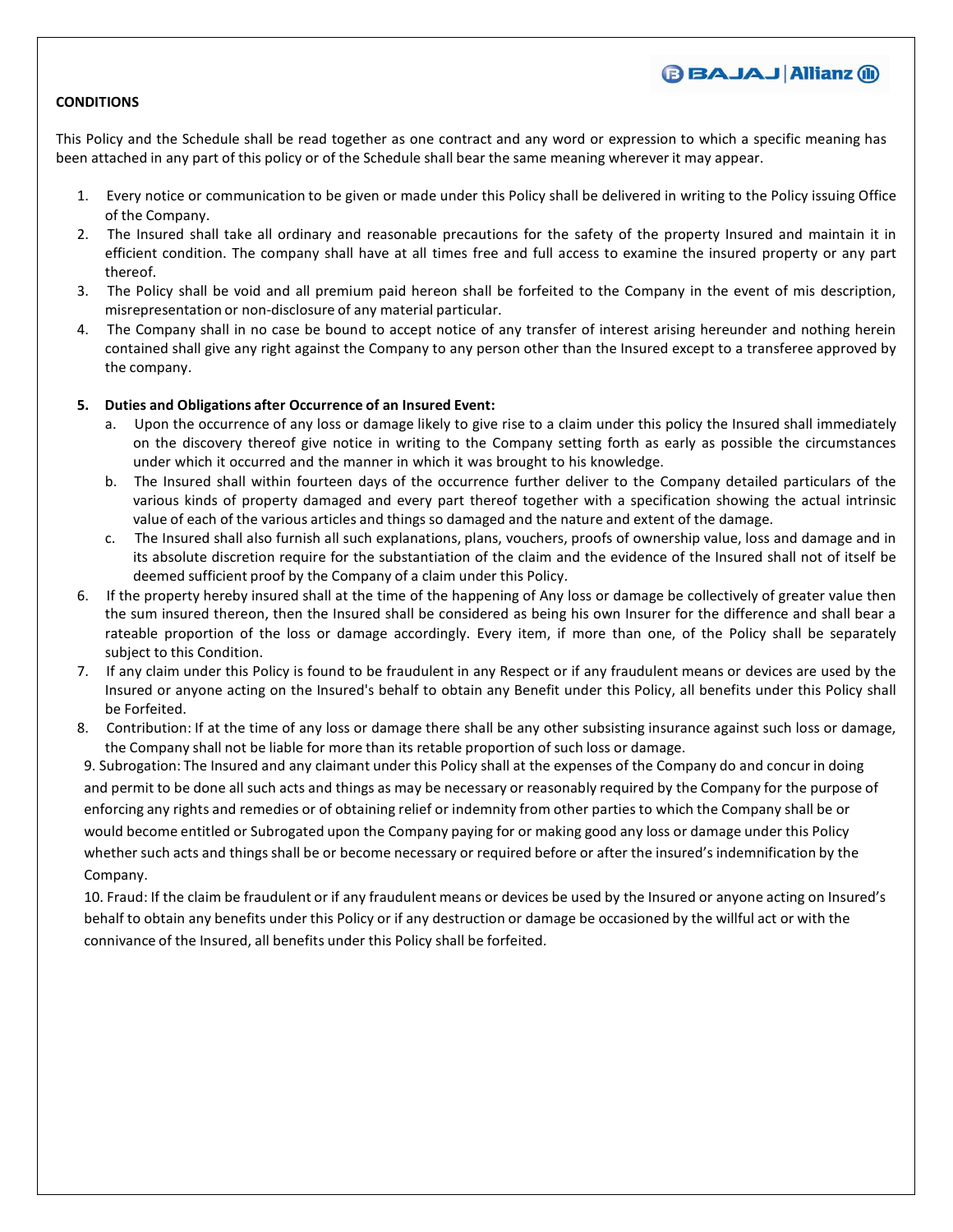### **BBAJAJ Allianz (ii)**

### **BASIS OF LOSS SETTLEMENT**

**Partial Loss :** Maximum liability for each Insured Equipmentshall be cost of repair, subject to excess. If the repair cost or maximum liability at the time of loss exceeds the total loss settlement, Insurer shall settle the claim on total loss under BER (Beyond Economic Repair).

Total Loss : Maximum liability for each Insured Equipment shall be Sum Insured, subject to depreciation depending on age of insured equipment from date of purchase at the date & time of loss.

Depreciation Chart. Applicable only for Total loss cases [To any instrument / component]

| Completed Age of the Item | Depreciation %        |
|---------------------------|-----------------------|
| 0 to 3 months             | 15% of Purchase price |
| 3 months to 6 months      | 25% of Purchase price |
| 6 months to 1 year        | 35% of Purchase price |

Maximum of 2 claims shall be addressed by the Insurer, during policy period; subject to maximum value of Sum Insured at the time of loss and prior claim is partial loss.

If the repair or replacement value is more than the compensation payable, beneficiary has to bear the difference between repair or replacement value and approved amount.

In the event of partial loss, at all times during the period of insurance of this policy the insurance cover will be maintained to the full extent of the respective sum insured in consideration of which, upon the settlement of any loss under this policy, pro rata premium for the unexpired period from the date of such loss to the expiry period of insurance for the amount of such loss shall be payable by the insured to the company.

The additional premium referred above shall be deducted from the net claim payable under the policy. This continuous cover to the full extent will be available not withstanding any previous loss for which the company may have paid hereunder and irrespective of the fact whether the additional premium as mentioned above has been actually paid or not following such loss. The intention of this condition is to ensure continuity of the cover to the insured subject only to the right of the company for deduction from the claim amount, when settled, of prorate premium to be calculated from the date of loss till expiry of the policy. In the event of settlement of claim on total loss basis, the Insurance cover offered under this policy for that particular handset shall stop forthwith.

## **Reinstatement of Sum Insured.**

- In the event of settlement of claim on **total loss** basis, the Insurance cover offered under this policy for that particular handset will cease.
- In case of partial loss, reinstatement premium will be deducted from claim amount to restore the sum insured. This will be done only on first claim under the policy.

### **Salvage:**

The Insurer shall, upon settling the claim of admission of liability for the claim, be entitled:

on the happening of loss or Damage to the Handset/Laptop insured (in case of total loss), to take and keep possession of the Handset/Laptop damaged / recovered and to deal with the salvage in a reasonable manner.

- Salvage is mandatory if the value of repair bill is more than Rs 12000, in case insured fails to provide the same, 10% of claim amount will be deducted.
- Salvage is mandatory in case of total loss.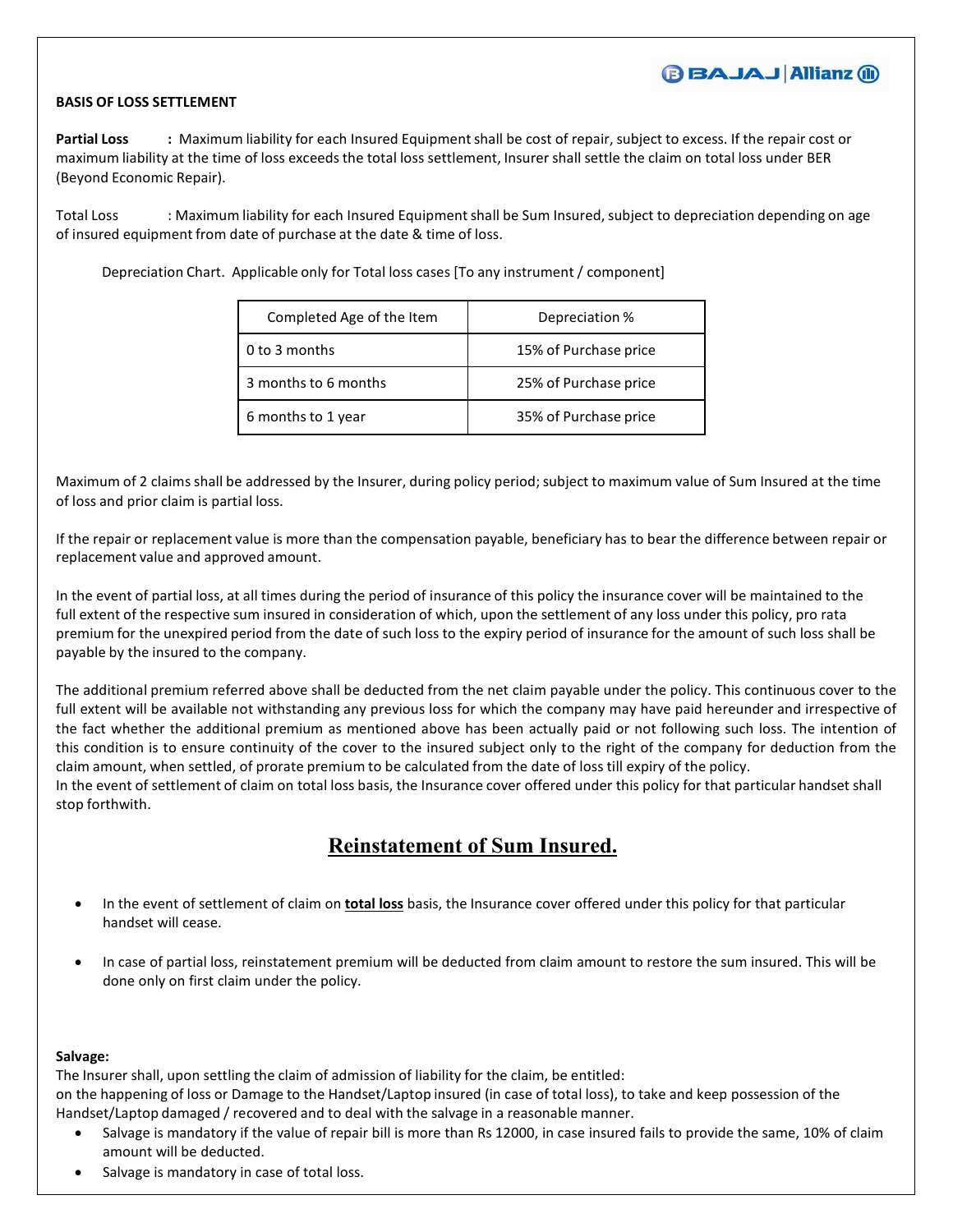**Note:** Please keep original copy of Invoice, Charger, Head-phone, User manual and other accessories handy in case of total loss claim. These will be required to be submitted to the Insurance Company. Claim may get prejudiced if original accessories are not submitted.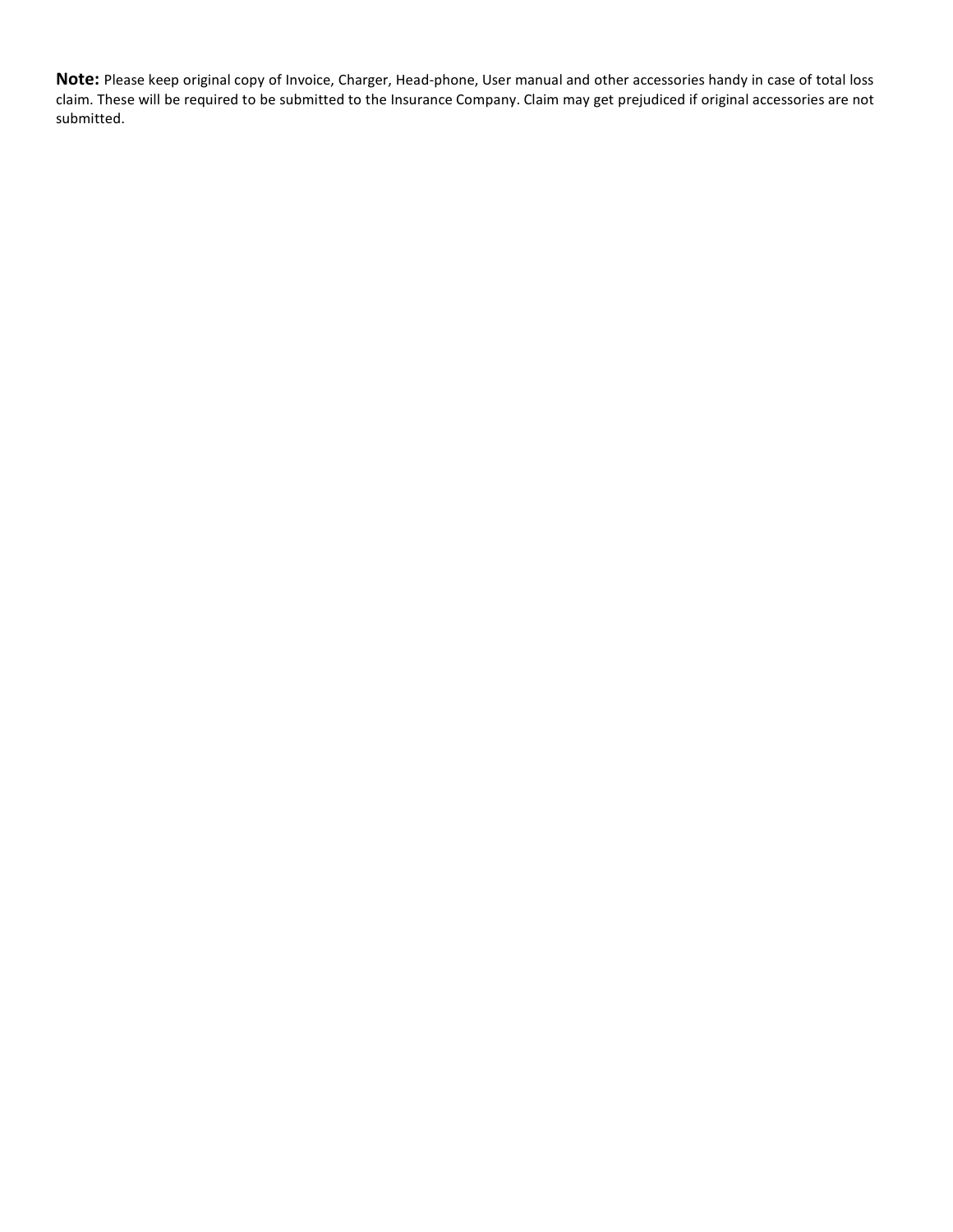### **CLAIM PROCEDURE**

In the event of loss insured or beneficiary is required to do following steps:-

An immediate intimation (not later than 48 hours from the date and time of loss) about loss should be given to insurer or administrator by opting any of the below options:

- (i) By calling helpline (022-28717171 / 022-62456666)
- (ii) By sending SMS to 52040 with format ('BAAR <registered mobile no>'). You will receive call back within 24 hours
- (iii) By sending email to  $\text{BAAR}$  (@general.bajajallianz.co.in
- (iv) Or visiting web page [www.baar.in](http://www.baar.in)

On the basis of your call administrator will guide you further course of action. The claimant will be directed to registered/preferred workshop for repair of the handset in case of partial loss.

## **Claim Settlement:**

- Claim settlement should be only self-repair by the customer at authorized service center only.
- All required document for the process of claim settlement will be as per the list below.

# **FOR DAMAGE CLAIM:**

- The event need to be notified to administrator with proximate cause or reason of loss within 48 hours of incident.
- Duly filled & signed Claim Form.
- If the damage handset is beyond economical repair, same to be certified by the authorized service center that the handset is beyond repair.
- 3 photos of damage handset (1 photo showing IMEI No. and other 2 showing damage)
- ID proof of Mobile purchaser
- NEFT form and Cancelled Cheque.
- On receiving the above document decision on admissibility of the claim and quantum, will be communicated to client by mail or telephonic within 48 hours of receipt of the document.

**Do not get the damaged insured equipment repaired unless intimated over helpline of administrator & further authorized by insurer. Claim may get prejudiced in case Handsets/laptops are repaired at Non-authorized Service Centres or without prior approval of Administrator.**

## **If claim is approved on repair basis**

- Claim Form
- 3 photos of damage handset (1 photo showing IMEI No. and other 2 showing damage) ID proof of Mobile purchaser
- Invoice of repair from Service centre for the repaired handset.

# **If claim is approved on total loss basis**

- The event need to be notified to administrator with proximate cause or reason of loss within 48 hours of incident.
- Duly filled & signed Claim Form
- If the damage handset is beyond economical repair, same to be certified by the authorized service center that the handset is beyond repair.
- Invoice of mobile handset
- 3 photos of damage handset (1 photo showing IMEI No. and other 2 showing damage)
- ID proof of Mobile purchaser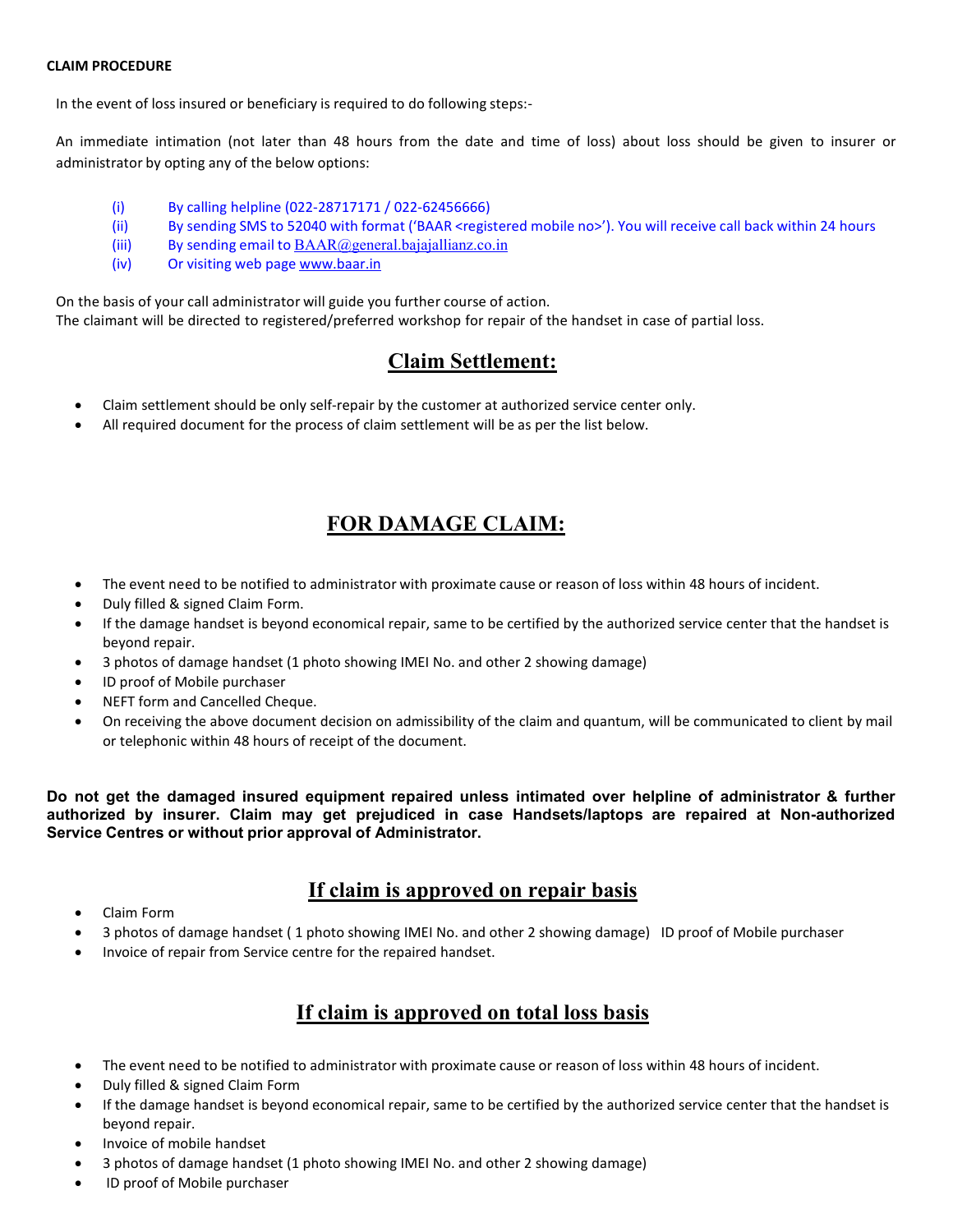$\cdot$  . The set of the set of the set of the set of the set of the set of the set of the set of the set of the set of the set of the set of the set of the set of the set of the set of the set of the set of the set of the s

# **ALL COMPLETED CLAIM DOCUMENTS TO BE SUBMITTED WITH IN 15 DAYS.**

### **INSURANCE POLICY CANCELLATION**

The policy may be cancelled by or on behalf of the company by giving the insured at least 7 days written notice and in such event the company shall refund to the insured a pro rata premium for the unexpired policy period. For the avoidance of doubt, the company shall remain liable for any claim that was made prior to the date upon which the insurance was cancelled. The policy may be cancelled by the insured at any time by giving at least 7 days written notice to the company. The company will refund premium on a short period basis by reference to the time cover is provided, subject to a minimum retention of premium of Rs 500/-. No refund of premium shall be due on cancellation if the insured has made a claim under the policy.

### Short period Scale:

| Table of Short Period Rates       |                                                         |  |
|-----------------------------------|---------------------------------------------------------|--|
| Period of Risk                    | Amount of Premium Rate to be Retained<br>by the Insurer |  |
| For period not exceeding 15 days  | 10% of the Annual rate                                  |  |
| For period not exceeding 1 month  | 15% of the Annual rate                                  |  |
| For period not exceeding 2 months | 30% of the Annual rate                                  |  |
| For period not exceeding 3 months | 40% of the Annual rate                                  |  |
| For period not exceeding 4 months | 50% of the Annual rate                                  |  |
| For period not exceeding 5 months | 60% of the Annual rate                                  |  |
| For period not exceeding 6 months | 70% of the Annual rate                                  |  |
| For period not exceeding 7 months | 75% of the Annual rate                                  |  |
| For period not exceeding 8 months | 80% of the Annual rate                                  |  |
| For period not exceeding 9 months | 85% of the Annual rate                                  |  |
| For a period exceeding 9 months   | The full Annual rate                                    |  |

**Jurisdiction clause:** It is hereby declared and agreed that in case of any claim arising in respect of the property/person(s) hereby insured, the same shall be settled and paid in India and further that all legal proceedings in respect Of any such claim shall be instituted in a competent court of India only and claim would be paid in INR only.

### **Arbitration**

- a) If any dispute or difference shall arise as to the quantum to be paid under this Policy (liability being otherwise admitted)such difference shall independently of all other question be referred to the decision of a sole arbitrator to be appointed in writing by the parties to or if they cannot agree upon a single arbitrator within 30 days of any party invoking arbitration, the same shall be referred to a panel of three arbitrators, comprising of two arbitrators one to be appointed by each of the parties to the dispute/difference and the third arbitrator to be appointed by such two arbitrators and arbitration shall be conducted under and in accordance with the provisions of the Arbitration and Conciliation Act, 1996.
- b) It is clearly agreed and understood that no difference or dispute shall be referable to arbitration as herein before provided if the Company has disputed or not accepted liability under or in respect of this Policy.
- c) It is hereby expressly stipulated and declared that it shall be a condition precedent to any right of action or suit upon this Policy that the award by such arbitrator/ arbitrators of the amount of the loss or damage shall be first obtained.
- 
- d)The applicable law in and of the arbitration shall be Indian law.<br>e)It is also hereby further expressly agreed and declared that if the Company shall disclaim liability to the Insured for any claim hereunder and such claim shall not, within twelve calendar months from the date of such disclaimer have been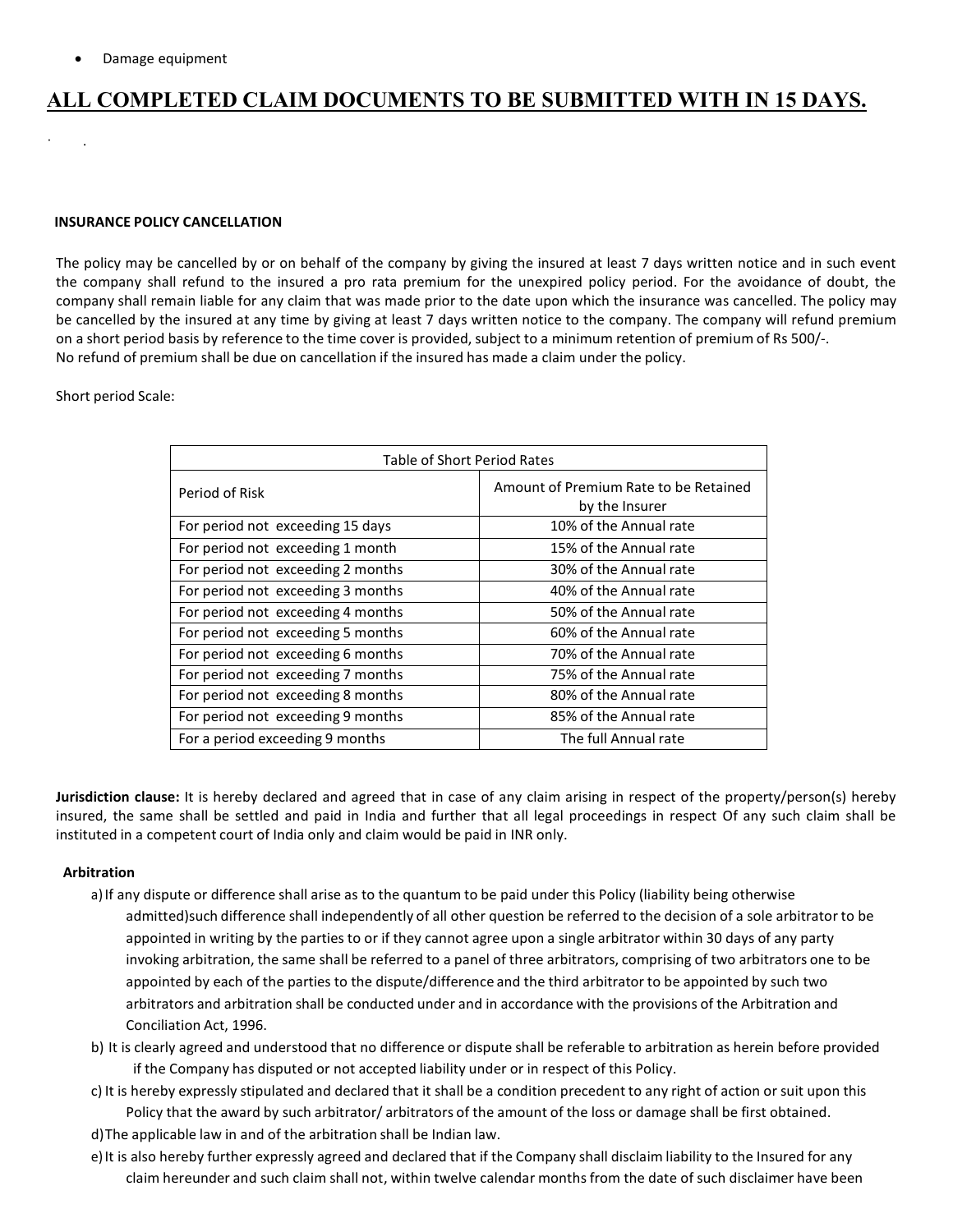made the subject matter of a suit in a court of law, then the Claim shall for all purposes be deemed to have been abandoned and shall not thereafter be recoverable hereunder.

f) In the event that these arbitration provisions shall be held to be invalid then all such disputes shall be referred to the exclusive jurisdiction of the Indian Courts.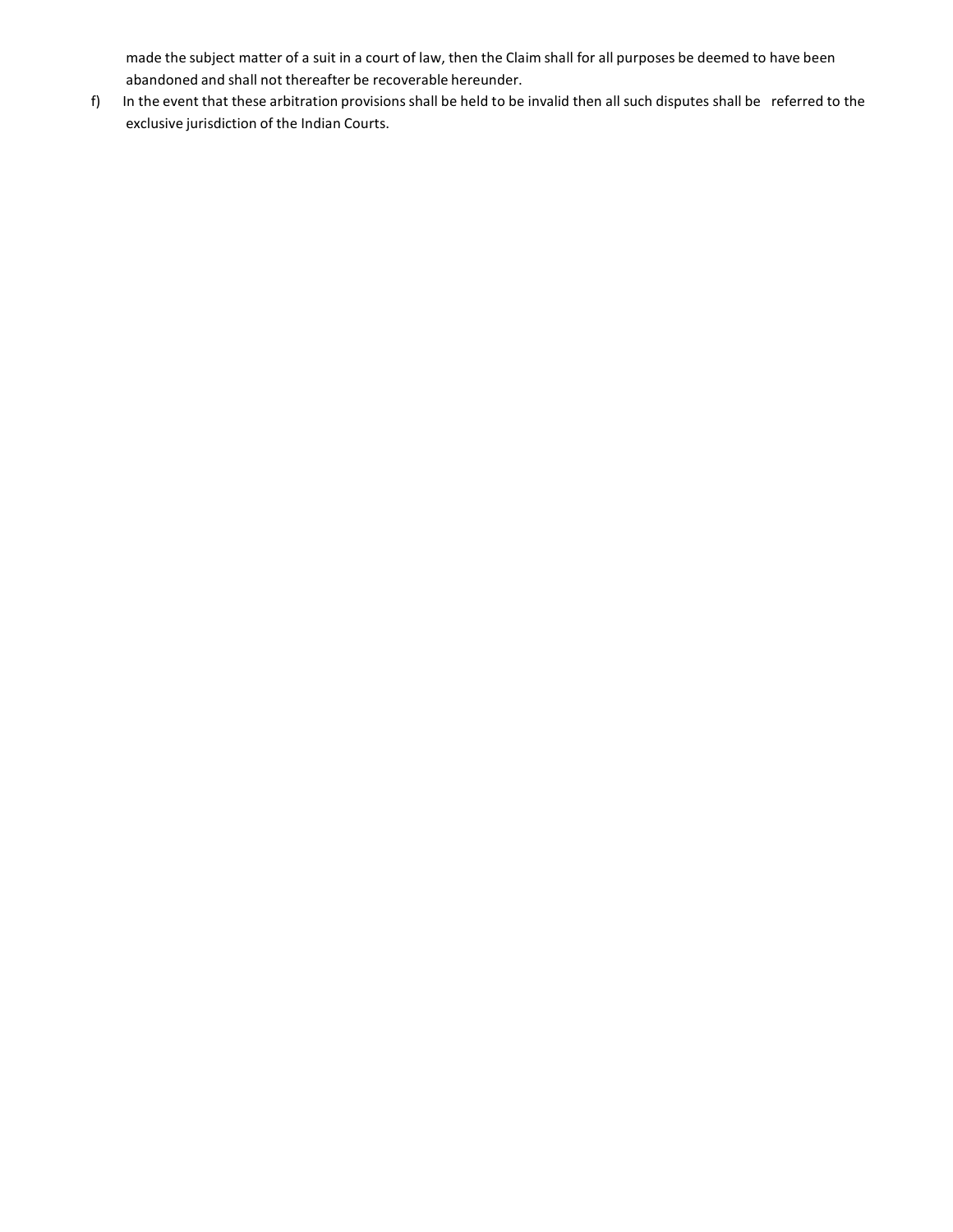

### **NOTICES**

Any and all notices and declarationsto the Company shall be submitted in writing and shall be sent to the address specified in the Schedule.

Any and all notices and declarationsfor Insured's attention shall be posted to Insured's address stated in the Schedule.

#### **Renewal**

The Company shall not be bound to accept any renewal premium nor give notice that such renewal is due. No receipt for renewal premium is valid except on the official form issued by the Company.

### **Entire Contract**

This Policy constitutes the complete contract of insurance. No change or alteration in this Policy shall be valid or effective unless approved in writing by the Company, whose approval shall be evidenced by an endorsement on the Policy.

#### **Governing Law**

The construction, interpretation and meaning of the provisions of this Policy shall be determined in accordance with the law of India. The section headings of this Policy are included for descriptive purposes only and do not form part of this Policy for the purpose of its construction or interpretation.

#### **Resolving Issues**

We do our best to ensure that our customers are delighted with the service they receive from Bajaj Allianz. If you are dissatisfied we would like to inform you that we have a procedure for resolving issues, as mentioned herein below. Please include your policy number in any communication. This will help us deal with the issue more efficiently. If you don't have it, please call your Branch office.

### First Step

Initially, we suggest you contact the Branch Manager / Regional Manager of the local office which has issued the policy. The address and telephone number will be available in the policy.

### Second Step

Naturally, we hope the issue can be resolved to your satisfaction at the earlier stage itself. But if you feel dissatisfied with the suggested resolution of the issue after contacting the local office, please e-mail or write to:

Customer Care Cell Bajaj Allianz General Insurance Co. Ltd GE Plaza, Airport Road, Yerawada, Pune 411 006 E-mail: [customercare@bajajallianz.co.in](mailto:customercare@bajajallianz.co.in)

**BBAJAJ Allianz @** 

**Relationship Beyond Insurance**